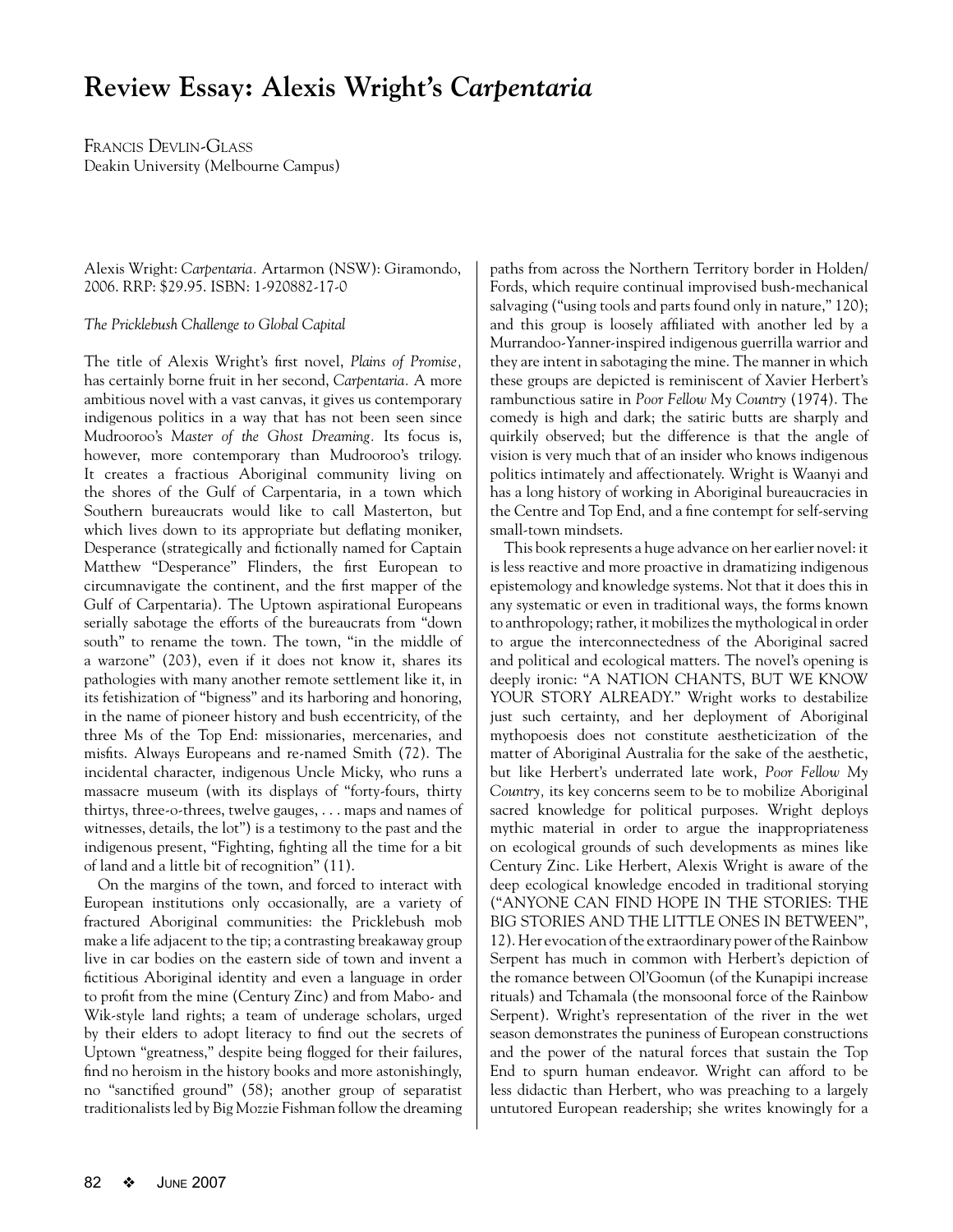more ecologically literate readership, and more poetically and authoritatively:

Picture the creative serpent, scoring deep into scouring down through—the slippery underground of the mudflats, leaving in its wake the thunder of tunnels collapsing to form deep sunken valleys. The seawater following in the serpent's wake, swarming in a frenzy of tidal waves, soon changed color from ocean blue to the yellow of mud. The water filled the swirling tracks to form the mighty bending rivers spread across the vast plains of the Gulf country. The serpent traveled over the marine plains, over the salt flats, through the salt dunes, past the mangrove forests and crawled inland. Then it went back to the sea. And it came out an another spot along the coastline . . . When it finished creating the many rivers in its wake, it created one last river, no larger or smaller than the others, a river which offers no apologies for its discontent with people who do not know it. This is where the giant serpent continues to live deep down under the ground in a vast network of limestone aquifers. They say its being is porous; it permeates everything. It is all around in the atmosphere and is attached to the lives of the river people like skin.

This tidal river snake of flowing mud takes in breaths of a size that is difficult to comprehend. Imagine the serpent's breathing rhythms as the tide flows inland, edging towards the spring waters nestled deeply in the gorges of an ancient limestone plateau covered with rattling grasses dried yellow from the prevailing winds. Then with the outward breath, the tide turns and the serpent flows back to its own circulating mass of shallow waters in the giant water basin in a crook of the mainland whose sides separate it from the open sea.  $(1-2)$ 

The chaotic interpenetration of water and land, water and the humans who live by it, has the character in this novel not only of myth-of-origin, but also of epic and magic realism. This Waanyi-style Rainbow obliterates Desperance in a way that indigenous storying is completely familiar with, but that Europeans cannot imagine (or maybe can, now, since Cyclone Tracy, which totally obliterated Darwin on Christmas Day, 1974):

The Pricklebush mob saw huge, powerful, ancestral creation spirits occupying the land and sea moving through the town, even inside other folk's houses, right across any piece of the country. Nothing but no good was coming out of puerile dreams of stone wall, big locked gates, barred windows, barbed wire rolled around the top to lock out the menace of the black demon. Pricklebush decided the Uptown boundary must be a gammon one. Then the folk Uptown showed their boundaries which they said had been created at the beginning of their time. The town boundary they showed the Pricklebush mob was there and there, on paper. To prove what they were saying, they said it was invisibly defined on the surface of the earth by the old surveying methods, methods long in

the grave with the original surveyors, when the original pioneers came along and developed the town. (59)

The mismatch of western and indigenous paradigms of space and time, symbolic processes in non-dialogical freeplay, have serious implications for mining and settlement more generally. The epic processes of earth-moving and landscape-renewal by the monsoonal cyclonic conditions interacting with fragile landforms are momentous. Not only may huge tropical rivers change course summarily and capriciously flood vast areas (abandoning constructed ports which become dustbowls in the dry), but wildlife and ecosystems can be contaminated by poisonous tailings from inundated open-cut or deep-shaft mines. This is the more serious in the driest continent on earth where water is key to survival and the scarcest resource, and likely to become increasingly potent politically as climate change dries out the populous southeast of the continent and the northern rivers are looked to supplement drying southern river systems. In a period when another great tropical river (the McArthur south of Borroloola, Northern Territory) is about to be diverted for silver, lead and zinc (by Xstrata), regardless of the ecological consequences and indigenous resistance, mobilizing indigenous ecological knowledge via traditional narratives could not be a more important political use for a work of literature. The novel has several climaxes—one involving cyclonic conditions, and another which rivals it in ferocity and which is made to resemble the cyclone, in which, in an orgy of wish-fulfillment, the mine is blown up.

In tune with several contemporary Australian novels emanating from the Top End (Alex Miller's *Journey to the Stone Country,* Kim Mahood's *Craft for a Dry Lake,* Pat Jacobs's *Going Inland*), the environs of Desperance are littered with the debris of failed European settlement: its sea-reefs are supplemented by "thousands of bits and pieces of chipped and broken china—sugar-bears, yellow chickens, spotted dogs, and pink babies of lost cargo" (61), not to mention islands of floating debris, so dense they can support vegetation and human life. The final sequence of the novel, which is highly symbolic, involves the guerrilla warrior surviving for months on one such island of Western debris that floats in the circular currents of the Gulf of Carpentaria. It is built from the remains of Desperance after the town is flattened by a cyclone. Within a short space of time, it is transformed by natural forces, but always already threatened with breaking apart in the next strong gale. Wright challenges European hubris and ecological ignorance.

My expectation is that her Waanyi and indigenous readers will find the integrity of this work empowering in ways that will disturb white Australia, but that her non-indigenous readers will find it illuminating, if puzzling. As I've previously noted in *Antipodes*(19:2, 138–39), the incommensurability of Aboriginal mythological systems and Western representations means there is much to confound European paradigms in this text, and questions of its hybridized genres are part of this: Is it social realism, magic realism, Aboriginal traditional stories straight or fictionalized? Perhaps it is a post-colonial